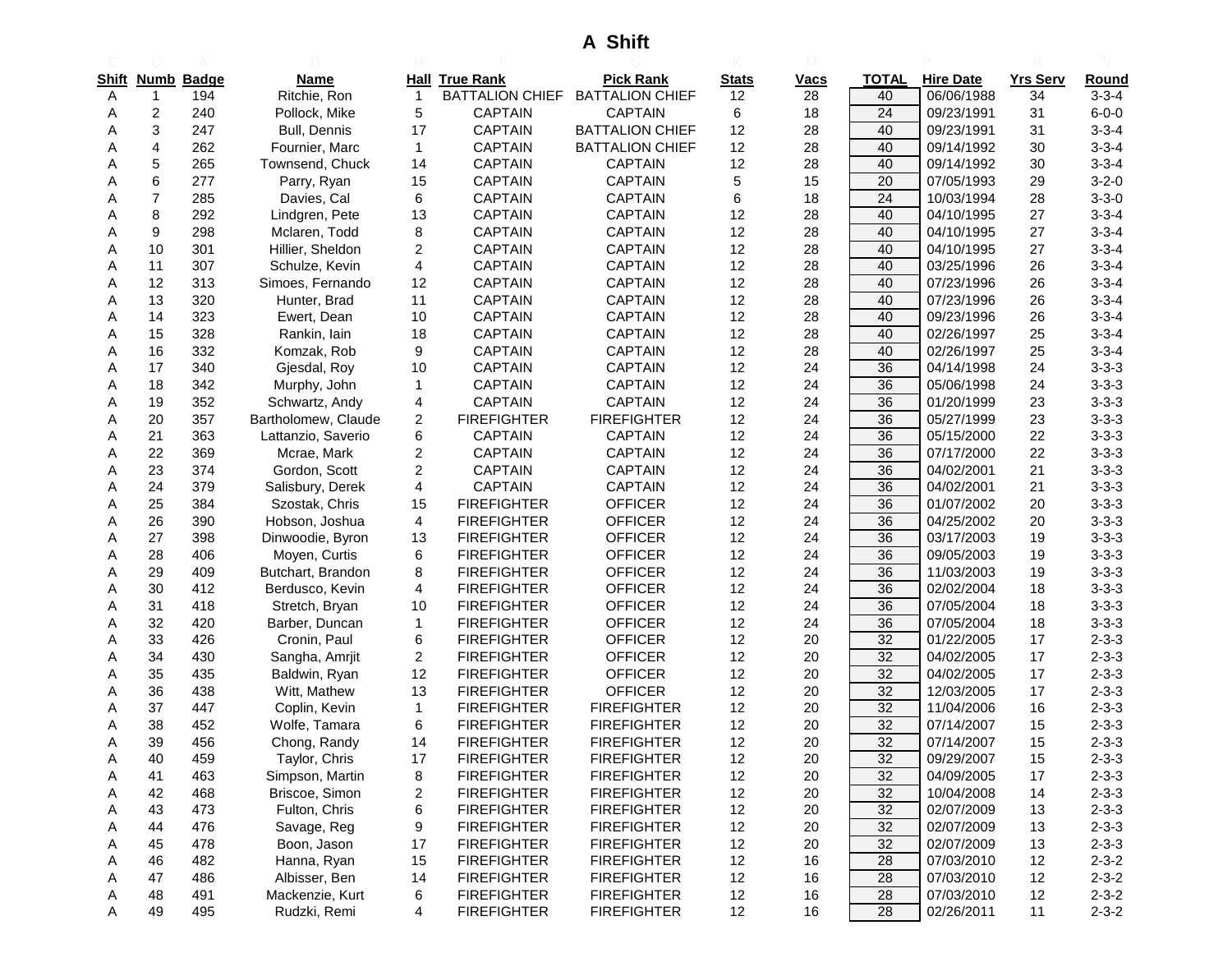# **A Shift**

| <u>Shift</u> |    | Numb Badge | Name                |                | <b>Hall True Rank</b> | <b>Pick Rank</b>   | <b>Stats</b> | Vacs | TOTAL           | <b>Hire Date</b> | <b>Yrs Serv</b>         | Round       |
|--------------|----|------------|---------------------|----------------|-----------------------|--------------------|--------------|------|-----------------|------------------|-------------------------|-------------|
| Α            | 50 | 502        | Vincent, Mike       | $\mathbf{1}$   | <b>FIREFIGHTER</b>    | <b>FIREFIGHTER</b> | 12           | 16   | 28              | 02/26/2011       | 11                      | $2 - 3 - 2$ |
| A            | 51 | 506        | Calvert, Kyle       | 8              | <b>FIREFIGHTER</b>    | <b>FIREFIGHTER</b> | 12           | 16   | 28              | 02/26/2011       | 11                      | $2 - 3 - 2$ |
| Α            | 52 | 507        | Sayson, Justin      | 17             | <b>FIREFIGHTER</b>    | <b>FIREFIGHTER</b> | 12           | 16   | $\overline{28}$ | 02/26/2011       | 11                      | $2 - 3 - 2$ |
| Α            | 53 | 515        | Jaswal, Paul        | 18             | <b>FIREFIGHTER</b>    | <b>FIREFIGHTER</b> | 12           | 16   | 28              | 02/25/2012       | 10                      | $2 - 3 - 2$ |
| A            | 54 | 516        | Walker, Ben         | 11             | <b>FIREFIGHTER</b>    | <b>FIREFIGHTER</b> | 12           | 16   | $\overline{28}$ | 09/29/2012       | 10                      | $2 - 3 - 2$ |
| Α            | 55 | 520        | Stevens, Chris      | $\mathbf{1}$   | <b>FIREFIGHTER</b>    | <b>FIREFIGHTER</b> | 12           | 16   | $\overline{28}$ | 09/29/2012       | $10$                    | $2 - 3 - 2$ |
| A            | 56 | 524        | Evans, Travis       | 15             | <b>FIREFIGHTER</b>    | <b>FIREFIGHTER</b> | 12           | 16   | 28              | 09/29/2012       | 10                      | $2 - 3 - 2$ |
| Α            | 57 | 528        | Margarit, Kristin   | 9              | <b>FIREFIGHTER</b>    | <b>FIREFIGHTER</b> | 12           | 16   | 28              | 09/29/2012       | 10                      | $2 - 3 - 2$ |
| Α            | 58 | 532        | Dougan, Cameron     | 5              | <b>FIREFIGHTER</b>    | <b>FIREFIGHTER</b> | 12           | 20   | 32              | 11/09/2006       | 16                      | $2 - 3 - 3$ |
| A            | 59 | 537        | Balmer, Kevin       | 10             | <b>FIREFIGHTER</b>    | <b>FIREFIGHTER</b> | 12           | 16   | 28              | 10/12/2013       | 9                       | $2 - 3 - 2$ |
| Α            | 60 | 540        | Sadowski, Jordan    | 5              | <b>FIREFIGHTER</b>    | <b>FIREFIGHTER</b> | 12           | 16   | $\overline{28}$ | 10/12/2013       | 9                       | $2 - 3 - 2$ |
| Α            | 61 | 547        | Hensbee, Chad       | 4              | <b>FIREFIGHTER</b>    | <b>FIREFIGHTER</b> | 12           | 12   | 24              | 03/08/2014       | 8                       | $2 - 2 - 2$ |
| Α            | 62 | 551        | McDougall, Tom      | 14             | <b>FIREFIGHTER</b>    | <b>FIREFIGHTER</b> | 12           | 12   | 24              | 03/08/2014       | 8                       | $2 - 2 - 2$ |
| Α            | 63 | 555        | Richards, Brad      | 9              | <b>FIREFIGHTER</b>    | <b>FIREFIGHTER</b> | 12           | 12   | $\overline{24}$ | 09/12/2015       | $\overline{7}$          | $2 - 2 - 2$ |
| Α            | 64 | 557        | Hutfelter, Chase    | 11             | <b>FIREFIGHTER</b>    | <b>FIREFIGHTER</b> | 12           | 12   | 24              | 09/12/2015       | $\overline{7}$          | $2 - 2 - 2$ |
| A            | 65 | 562        | Harris, Christopher | 12             | <b>FIREFIGHTER</b>    | <b>FIREFIGHTER</b> | 12           | 12   | $\overline{24}$ | 09/12/2015       | $\overline{7}$          | $2 - 2 - 2$ |
| Α            | 66 | 569        | Scholes, Sam        | 13             | <b>FIREFIGHTER</b>    | <b>FIREFIGHTER</b> | 12           | 12   | 24              | 09/12/2015       | $\overline{7}$          | $2 - 2 - 2$ |
| Α            | 67 | 574        | Lietz, Tyler        | 11             | <b>FIREFIGHTER</b>    | <b>FIREFIGHTER</b> | 12           | 12   | 24              | 06/06/2016       | 6                       | $2 - 2 - 2$ |
| Α            | 68 | 577        | Bartlett, Jeremy    | 18             | <b>FIREFIGHTER</b>    | <b>FIREFIGHTER</b> | 12           | 12   | 24              | 06/06/2016       | 6                       | $2 - 2 - 2$ |
| A            | 69 | 581        | Fisher, Jeffrey     | 18             | <b>FIREFIGHTER</b>    | <b>FIREFIGHTER</b> | 12           | 12   | 24              | 06/06/2016       | 6                       | $2 - 2 - 2$ |
| Α            | 70 | 583        | Whitters, Cameron   | 5              | <b>FIREFIGHTER</b>    | <b>FIREFIGHTER</b> | 12           | 12   | $\overline{24}$ | 06/06/2016       | 6                       | $2 - 2 - 2$ |
| Α            | 71 | 591        | Ungless, Neil       | 12             | <b>FIREFIGHTER</b>    | <b>FIREFIGHTER</b> | 12           | 12   | 24              | 05/27/2017       | 5                       | $2 - 2 - 2$ |
| Α            | 72 | 594        | Koenig, Matthew     | 10             | <b>FIREFIGHTER</b>    | <b>FIREFIGHTER</b> | 12           | 12   | 24              | 05/27/2017       | 5                       | $2 - 2 - 2$ |
| Α            | 73 | 598        | Mcarthur, Brandon   | $\overline{a}$ | <b>FIREFIGHTER</b>    | <b>FIREFIGHTER</b> | 12           | 12   | 24              | 05/27/2017       | 5                       | $2 - 2 - 2$ |
| Α            | 74 | 601        | Jerome, Reo Jr.     | 10             | <b>FIREFIGHTER</b>    | <b>FIREFIGHTER</b> | 12           | 12   | 24              | 05/27/2017       | 5                       | $2 - 2 - 2$ |
| A            | 75 | 606        | Coventry, Cole      | 11             | <b>FIREFIGHTER</b>    | <b>FIREFIGHTER</b> | 12           | 12   | 24              | 05/27/2017       | 5                       | $2 - 2 - 2$ |
| Α            | 76 | 611        | Simmons, Jennifer   | 8              | <b>FIREFIGHTER</b>    | <b>FIREFIGHTER</b> | 12           | 8    | $\overline{20}$ | 05/07/2018       | $\overline{4}$          | $2 - 2 - 1$ |
| Α            | 77 | 615        | Danyk, Shawn        | 15             | <b>FIREFIGHTER</b>    | <b>FIREFIGHTER</b> | 12           | 8    | 20              | 05/07/2018       | 4                       | $2 - 2 - 1$ |
| Α            | 78 | 619        | Chalupa, Greg       | 10             | <b>FIREFIGHTER</b>    | <b>FIREFIGHTER</b> | 12           | 8    | 20              | 05/07/2018       | 4                       | $2 - 2 - 1$ |
| Α            | 79 | 624        | Flasch, Spencer     | 5              | <b>FIREFIGHTER</b>    | <b>FIREFIGHTER</b> | 12           | 8    | $\overline{20}$ | 05/07/2018       | 4                       | $2 - 2 - 1$ |
| Α            | 80 | 627        | Laurita, Brent      | $\mathbf{1}$   | <b>FIREFIGHTER</b>    | <b>FIREFIGHTER</b> | 12           | 8    | 20              | 05/07/2018       | 4                       | $2 - 2 - 1$ |
| Α            | 81 | 634        | Keith, Matthew      | 9              | <b>FIREFIGHTER</b>    | <b>FIREFIGHTER</b> | 12           | 8    | 20              | 04/27/2019       | 3                       | $2 - 2 - 1$ |
| Α            | 82 | 638        | Franz, Jessica      | 13             | <b>FIREFIGHTER</b>    | <b>FIREFIGHTER</b> | 12           | 8    | 20              | 04/27/2019       | 3                       | $2 - 2 - 1$ |
| Α            | 83 | 642        | Nylund, Carsen Lee  | $\overline{a}$ | <b>FIREFIGHTER</b>    | <b>FIREFIGHTER</b> | 12           | 8    | 20              | 04/27/2019       | 3                       | $2 - 2 - 1$ |
| Α            | 84 | 646        | Karvas, Denis       | 17             | <b>FIREFIGHTER</b>    | <b>FIREFIGHTER</b> | 12           | 8    | 20              | 04/27/2019       | 3                       | $2 - 2 - 1$ |
| Α            | 85 | 650        | Schoof, Alastair    | 4              | <b>FIREFIGHTER</b>    | <b>FIREFIGHTER</b> | 12           | 8    | 20              | 04/27/2019       | 3                       | $2 - 2 - 1$ |
| Α            | 86 | 654        | Paszkowski, Konrad  | 18             | <b>FIREFIGHTER</b>    | <b>FIREFIGHTER</b> | 12           | 8    | $\overline{20}$ | 04/14/2020       | $\overline{\mathbf{c}}$ | $2 - 2 - 1$ |
| Α            | 87 | 658        | Sharbinin, Jordy    | $-1$           | <b>FIREFIGHTER</b>    | <b>FIREFIGHTER</b> | 12           | 8    | 20              | 04/14/2020       | $\overline{\mathbf{c}}$ | $2 - 2 - 1$ |
| A            | 88 | 662        | Gill, Arjun         | $-1$           | <b>FIREFIGHTER</b>    | <b>FIREFIGHTER</b> | 12           | 8    | 20              | 04/14/2020       | $\overline{c}$          | $2 - 2 - 1$ |
| Α            | 89 | 665        | Lee, Keevin         | $-1$           | <b>FIREFIGHTER</b>    | <b>FIREFIGHTER</b> | 12           | 8    | 20              | 04/14/2020       | $\overline{c}$          | $2 - 2 - 1$ |
| A            | 90 | 668        | Charlebois, Lana    | $-1$           | <b>FIREFIGHTER</b>    | <b>FIREFIGHTER</b> | 12           | 8    | 20              | 05/15/2021       | 1                       | $2 - 2 - 1$ |
| Α            | 91 | 672        | Cook, Jennifer      | $-1$           | <b>FIREFIGHTER</b>    | <b>FIREFIGHTER</b> | 12           | 8    | $\overline{20}$ | 05/15/2021       | 1                       | $2 - 2 - 1$ |
| Α            | 92 | 676        | Sim, Connor         | $-1$           | <b>FIREFIGHTER</b>    | <b>FIREFIGHTER</b> | 12           | 8    | 20              | 05/15/2021       | $\mathbf{1}$            | $2 - 2 - 1$ |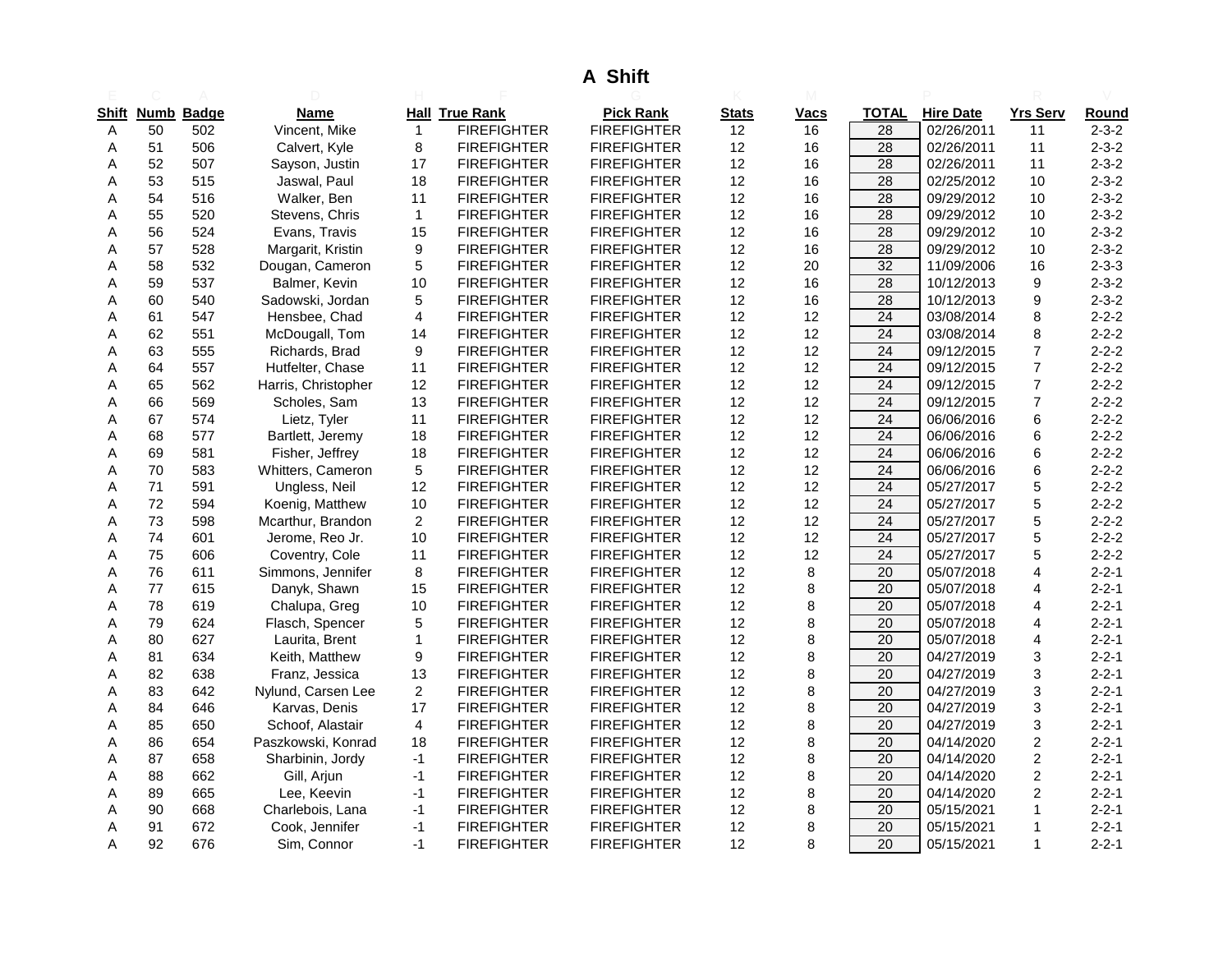**B Shift**

| Shift |                | Numb Badge | Name                 |                | <b>Hall True Rank</b>  | <b>Pick Rank</b>       | <b>Stats</b>            | <b>Vacs</b> | <b>TOTAL</b> | <b>Hire Date</b> | <b>Yrs Serv</b> | Round       |
|-------|----------------|------------|----------------------|----------------|------------------------|------------------------|-------------------------|-------------|--------------|------------------|-----------------|-------------|
| B     | $\mathbf{1}$   | 175        | Pegios, Spiro        | $\mathbf{1}$   | <b>BATTALION CHIEF</b> | <b>BATTALION CHIEF</b> | 12                      | 28          | 40           | 07/07/1986       | 36              | $3 - 3 - 4$ |
| в     | 2              | 202        | Skytte, Steve        | 6              | <b>CAPTAIN</b>         | <b>CAPTAIN</b>         | 12                      | 28          | 40           | 05/01/1989       | 33              | $3 - 3 - 4$ |
| B     | 3              | 210        | Peake, Scott         | 17             | <b>CAPTAIN</b>         | <b>BATTALION CHIEF</b> | 12                      | 28          | 40           | 05/01/1989       | 33              | $3 - 3 - 4$ |
| В     | 4              | 248        | Klaassen, Jeff       | 1              | <b>CAPTAIN</b>         | <b>BATTALION CHIEF</b> | 12                      | 28          | 40           | 09/23/1991       | 31              | $3 - 3 - 4$ |
| В     | 5              | 267        | Ruediger, Isabel     | 4              | <b>CAPTAIN</b>         | <b>CAPTAIN</b>         | $\overline{\mathbf{c}}$ | 6           | 8            | 09/14/1992       | 30              | $2 - 0 - 0$ |
| B     | 6              | 274        | Bulka, Mike          | 14             | <b>CAPTAIN</b>         | <b>CAPTAIN</b>         | 12                      | 28          | 40           | 07/05/1993       | 29              | $3 - 3 - 4$ |
| В     | $\overline{7}$ | 289        | Radovich, Joe        | 8              | <b>CAPTAIN</b>         | <b>CAPTAIN</b>         | 12                      | 28          | 40           | 04/10/1995       | 27              | $3 - 3 - 4$ |
| в     | 8              | 291        | Martens, Allan       | 18             | <b>CAPTAIN</b>         | <b>CAPTAIN</b>         | 12                      | 28          | 40           | 04/10/1995       | 27              | $3 - 3 - 4$ |
| В     | 9              | 296        | Mcnamara, Mike       | 10             | <b>CAPTAIN</b>         | <b>CAPTAIN</b>         | 12                      | 28          | 40           | 04/10/1995       | 27              | $3 - 3 - 4$ |
| В     | 10             | 300        | Olsen, Rick          | 9              | <b>CAPTAIN</b>         | <b>CAPTAIN</b>         | 12                      | 28          | 40           | 04/10/1995       | 27              | $3 - 3 - 4$ |
| В     | 11             | 304        | Pasqua, Rich         | 2              | <b>CAPTAIN</b>         | <b>CAPTAIN</b>         | 12                      | 28          | 40           | 04/10/1995       | 27              | $3 - 3 - 4$ |
| в     | 12             | 312        | Cooper, Scott        | 13             | <b>CAPTAIN</b>         | <b>CAPTAIN</b>         | 12                      | 28          | 40           | 07/23/1996       | 26              | $3 - 3 - 4$ |
| в     | 13             | 314        | Wegleitner, Michael  | 11             | CAPTAIN                | <b>CAPTAIN</b>         | 12                      | 28          | 40           | 07/23/1996       | 26              | $3 - 3 - 4$ |
| В     | 14             | 322        | Schierling, Todd     | 12             | <b>CAPTAIN</b>         | <b>CAPTAIN</b>         | 12                      | 28          | 40           | 09/23/1996       | 26              | $3 - 3 - 4$ |
| B     | 15             | 329        | Harris, Trevor       | 15             | <b>CAPTAIN</b>         | <b>CAPTAIN</b>         | 12                      | 28          | 40           | 02/26/1997       | 25              | $3 - 3 - 4$ |
| В     | 16             | 331        | Lieuwen, Ken         | 5              | <b>CAPTAIN</b>         | <b>CAPTAIN</b>         | 12                      | 28          | 40           | 02/26/1997       | 25              | $3 - 3 - 4$ |
| В     | 17             | 341        | Solomon, Scott       | 4              | <b>CAPTAIN</b>         | <b>CAPTAIN</b>         | 12                      | 24          | 36           | 04/14/1998       | 24              | $3 - 3 - 3$ |
| В     | 18             | 350        | Mclean, Ian          | 1              | <b>CAPTAIN</b>         | <b>CAPTAIN</b>         | 12                      | 24          | 36           | 01/20/1999       | 23              | $3 - 3 - 3$ |
| в     | 19             | 351        | Juulsen, Neil        | 2              | <b>CAPTAIN</b>         | <b>CAPTAIN</b>         | 12                      | 24          | 36           | 01/20/1999       | 23              | $3 - 3 - 3$ |
| В     | 20             | 359        | Cormack, Justin      | 6              | <b>CAPTAIN</b>         | <b>CAPTAIN</b>         | 12                      | 24          | 36           | 10/26/1999       | 23              | $3 - 3 - 3$ |
| В     | 21             | 362        | Burns, Peter         | 10             | <b>CAPTAIN</b>         | <b>CAPTAIN</b>         | 12                      | 24          | 36           | 05/15/2000       | 22              | $3 - 3 - 3$ |
| В     | 22             | 366        | Bukowski, John       | 2              | <b>CAPTAIN</b>         | <b>CAPTAIN</b>         | 12                      | 24          | 36           | 07/17/2000       | 22              | $3 - 3 - 3$ |
| B     | 23             | 372        | Watson, Myles        | 4              | <b>FIREFIGHTER</b>     | <b>FIREFIGHTER</b>     | 12                      | 24          | 36           | 08/03/2000       | 22              | $3 - 3 - 3$ |
| В     | 24             | 378        | Oliver, Jeffrey      | 4              | <b>CAPTAIN</b>         | <b>CAPTAIN</b>         | 12                      | 24          | 36           | 04/02/2001       | 21              | $3 - 3 - 3$ |
| В     | 25             | 383        | Dornian, Paul        | 4              | <b>FIREFIGHTER</b>     | <b>OFFICER</b>         | 12                      | 24          | 36           | 01/07/2002       | 20              | $3 - 3 - 3$ |
| B     | 26             | 395        | Bentley, Darin       | 5              | <b>FIREFIGHTER</b>     | <b>OFFICER</b>         | 12                      | 24          | 36           | 03/17/2003       | 19              | $3 - 3 - 3$ |
| B     | 27             | 396        | Mclachlan, Craig     | 15             | <b>FIREFIGHTER</b>     | <b>OFFICER</b>         | 12                      | 24          | 36           | 03/17/2003       | 19              | $3 - 3 - 3$ |
| В     | 28             | 400        | Siggs, Jerry         | 2              | <b>FIREFIGHTER</b>     | <b>OFFICER</b>         | 12                      | 24          | 36           | 03/17/2003       | 19              | $3 - 3 - 3$ |
| В     | 29             | 407        | Robertson, Ken       | 6              | <b>FIREFIGHTER</b>     | <b>OFFICER</b>         | 12                      | 24          | 36           | 10/03/2003       | 19              | $3 - 3 - 3$ |
| В     | 30             | 415        | Traa, Jack           | 13             | <b>FIREFIGHTER</b>     | <b>OFFICER</b>         | 12                      | 24          | 36           | 07/05/2004       | 18              | $3 - 3 - 3$ |
| В     | 31             | 416        | Evans, Brice         | 8              | <b>FIREFIGHTER</b>     | <b>OFFICER</b>         | 12                      | 24          | 36           | 07/05/2004       | 18              | $3 - 3 - 3$ |
| B     | 32             | 423        | Mcrobbie, Greg       | 4              | <b>FIREFIGHTER</b>     | <b>OFFICER</b>         | 12                      | 24          | 36           | 10/25/2004       | 18              | $3 - 3 - 3$ |
| В     | 33             | 424        | Johnson, Scott       | 1              | <b>FIREFIGHTER</b>     | <b>OFFICER</b>         | 12                      | 20          | 32           | 01/22/2005       | 17              | $2 - 3 - 3$ |
| B     | 34             | 429        | Schmitz, Bill        | 12             | <b>FIREFIGHTER</b>     | <b>OFFICER</b>         | 12                      | 20          | 32           | 04/02/2005       | 17              | $2 - 3 - 3$ |
| В     | 35             | 433        | Ma, Edwin            | 17             | <b>FIREFIGHTER</b>     | <b>OFFICER</b>         | 12                      | 20          | 32           | 04/02/2005       | 17              | $2 - 3 - 3$ |
| В     | 36             | 441        | Olivier, Nathan      | $\overline{2}$ | <b>FIREFIGHTER</b>     | <b>FIREFIGHTER</b>     | 12                      | 20          | 32           | 04/01/2006       | 16              | $2 - 3 - 3$ |
| В     | 37             | 444        | Jones, Nathan        | 13             | <b>FIREFIGHTER</b>     | <b>FIREFIGHTER</b>     | 12                      | 20          | 32           | 09/09/2006       | 16              | $2 - 3 - 3$ |
| В     | 38             | 449        | Dance, Ryan          | 6              | <b>FIREFIGHTER</b>     | <b>FIREFIGHTER</b>     | 12                      | 20          | 32           | 11/04/2006       | 16              | $2 - 3 - 3$ |
|       | 39             | 454        | Chamberlayne, Curtis | 17             | <b>FIREFIGHTER</b>     | <b>FIREFIGHTER</b>     | 12                      | 20          | 32           | 07/14/2007       | 15              | $2 - 3 - 3$ |
| В     | 40             | 458        | Horn, Randy          | 10             | <b>FIREFIGHTER</b>     | <b>FIREFIGHTER</b>     | 12                      | 20          | 32           | 09/29/2007       | 15              | $2 - 3 - 3$ |
| В     | 41             | 461        | Walters, Troy        | 15             | <b>FIREFIGHTER</b>     | <b>FIREFIGHTER</b>     | 12                      | 20          | 32           | 09/29/2007       | 15              | $2 - 3 - 3$ |
| В     | 42             | 466        | Duncan, Andrew       | 6              | <b>FIREFIGHTER</b>     | <b>FIREFIGHTER</b>     | 12                      | 20          | 32           | 09/29/2007       | 15              | $2 - 3 - 3$ |
| в     | 43             | 469        | Cyr, Aaron           | 8              | <b>FIREFIGHTER</b>     | <b>FIREFIGHTER</b>     | 12                      | 20          | 32           | 10/04/2008       | 14              | $2 - 3 - 3$ |
| В     | 44             | 477        | Pargee, Robert       | 18             | <b>FIREFIGHTER</b>     | <b>FIREFIGHTER</b>     | 12                      | 20          | 32           | 02/07/2009       | 13              | $2 - 3 - 3$ |
| в     | 45             | 481        | Cook, Jordi          | 11             | <b>FIREFIGHTER</b>     | <b>FIREFIGHTER</b>     | 12                      | 16          | 28           | 07/03/2010       | 12              | $2 - 3 - 2$ |
| В     | 46             | 485        | Hoath, Bill          | 14             | <b>FIREFIGHTER</b>     | <b>FIREFIGHTER</b>     | 12                      | 16          | 28           | 07/03/2010       | 12              | $2 - 3 - 2$ |
| В     | 47             | 488        | Dionne, Danny        | 8              | <b>FIREFIGHTER</b>     | <b>FIREFIGHTER</b>     | 12                      | 16          | 28           | 07/03/2010       | 12              | $2 - 3 - 2$ |
| в     | 48             | 493        | Aldus, Chris         | 14             | <b>FIREFIGHTER</b>     | <b>FIREFIGHTER</b>     | 12                      | 16          | 28           | 02/26/2011       | 11              | $2 - 3 - 2$ |
| В     | 49             | 497        | Siemens, Jonathan    | 2              | <b>FIREFIGHTER</b>     | <b>FIREFIGHTER</b>     | 12                      | 16          | 28           | 02/26/2011       | 11              | $2 - 3 - 2$ |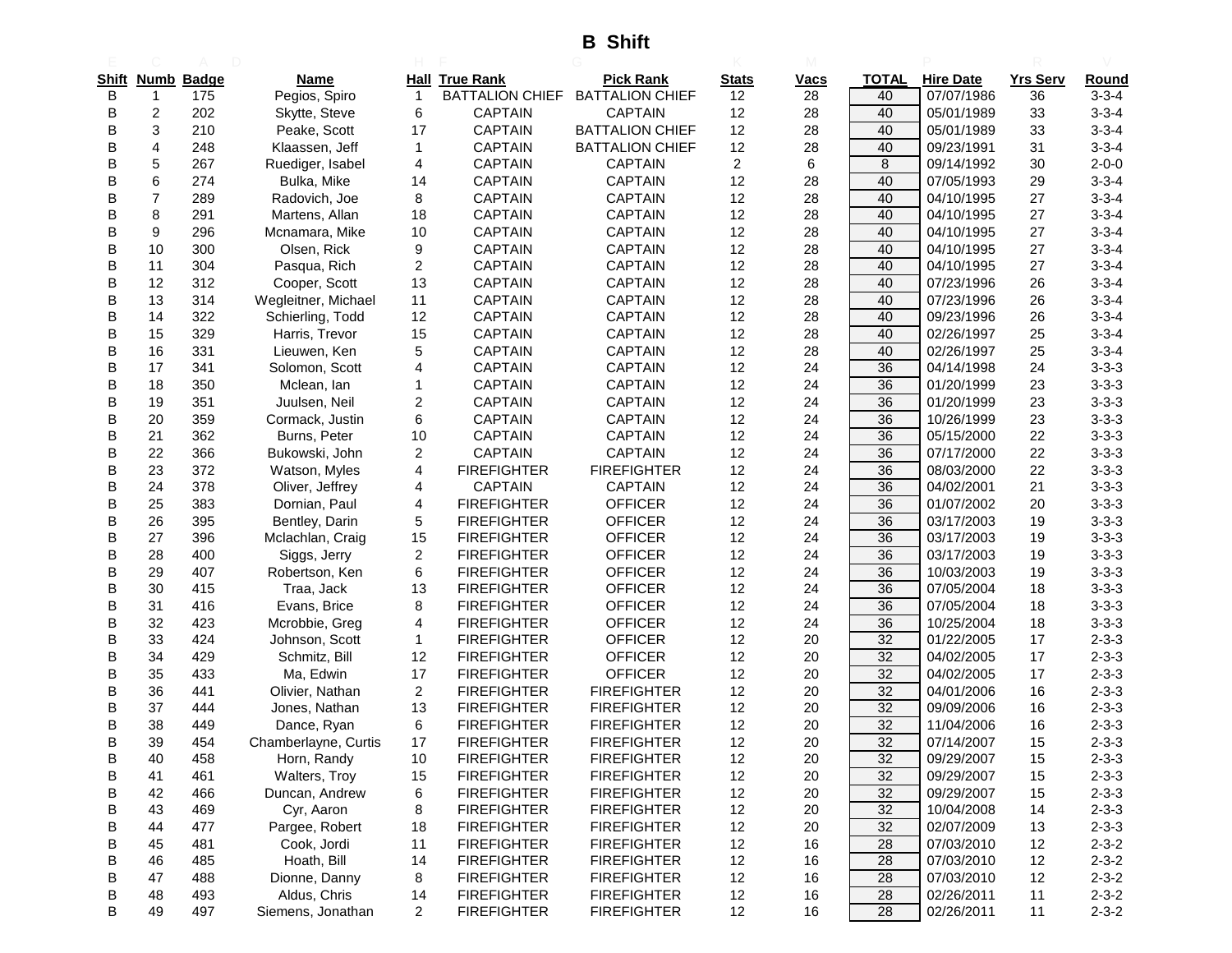# **B Shift**

| Shift | Numb | <b>Badge</b> | Name               |                | <b>Hall True Rank</b> | <b>Pick Rank</b>   | Stats | Vacs | TOTAL           | <b>Hire Date</b> | <b>Yrs Serv</b> | <u>Round</u> |
|-------|------|--------------|--------------------|----------------|-----------------------|--------------------|-------|------|-----------------|------------------|-----------------|--------------|
| B     | 50   | 498          | Deacon, Jeremy     | 6              | <b>FIREFIGHTER</b>    | <b>FIREFIGHTER</b> | 12    | 16   | 28              | 02/26/2011       | 11              | $2 - 3 - 2$  |
| B     | 51   | 504          | Jung, Derek        | 12             | <b>FIREFIGHTER</b>    | <b>FIREFIGHTER</b> | 12    | 16   | 28              | 02/26/2011       | 11              | $2 - 3 - 2$  |
| B     | 52   | 509          | Kenyon, James      | 5              | <b>FIREFIGHTER</b>    | <b>FIREFIGHTER</b> | 12    | 16   | $\overline{28}$ | 02/25/2012       | 10              | $2 - 3 - 2$  |
| B     | 53   | 513          | Sarai, Scott       | 9              | <b>FIREFIGHTER</b>    | <b>FIREFIGHTER</b> | 12    | 16   | 28              | 02/25/2012       | 10              | $2 - 3 - 2$  |
| В     | 54   | 517          | Patrick, David     | 18             | <b>FIREFIGHTER</b>    | <b>FIREFIGHTER</b> | 12    | 16   | 28              | 09/29/2012       | 10              | $2 - 3 - 2$  |
| В     | 55   | 521          | Matharu, Paul      | 11             | <b>FIREFIGHTER</b>    | <b>FIREFIGHTER</b> | 12    | 16   | $\overline{28}$ | 09/29/2012       | 10              | $2 - 3 - 2$  |
| B     | 56   | 525          | Jones, lan         | 10             | <b>FIREFIGHTER</b>    | <b>FIREFIGHTER</b> | 12    | 16   | 28              | 09/29/2012       | 10              | $2 - 3 - 2$  |
| B     | 57   | 530          | Virk, Arminder     | $\mathbf{1}$   | <b>FIREFIGHTER</b>    | <b>FIREFIGHTER</b> | 12    | 16   | 28              | 09/29/2012       | 10              | $2 - 3 - 2$  |
| B     | 58   | 535          | Farrell, Scott     | 10             | <b>FIREFIGHTER</b>    | <b>FIREFIGHTER</b> | 12    | 16   | 28              | 10/12/2013       | 9               | $2 - 3 - 2$  |
| B     | 59   | 539          | Macewan, Adam      | 5              | <b>FIREFIGHTER</b>    | <b>FIREFIGHTER</b> | 12    | 16   | 28              | 10/12/2013       | 9               | $2 - 3 - 2$  |
| B     | 60   | 542          | Krgovich, Michael  | 10             | <b>FIREFIGHTER</b>    | <b>FIREFIGHTER</b> | 12    | 16   | 28              | 10/12/2013       | 9               | $2 - 3 - 2$  |
| в     | 61   | 546          | Roeck, Aaron       | 9              | <b>FIREFIGHTER</b>    | <b>FIREFIGHTER</b> | 12    | 12   | $\overline{24}$ | 03/08/2014       | 8               | $2 - 2 - 2$  |
| B     | 62   | 550          | Zacharias, Daniel  | 6              | <b>FIREFIGHTER</b>    | <b>FIREFIGHTER</b> | 12    | 12   | 24              | 03/08/2014       | 8               | $2 - 2 - 2$  |
| B     | 63   | 553          | De Vera, Albert    | 11             | <b>FIREFIGHTER</b>    | <b>FIREFIGHTER</b> | 12    | 12   | 24              | 09/12/2015       | $\overline{7}$  | $2 - 2 - 2$  |
| B     | 64   | 561          | Gehon, Chad        | 4              | <b>FIREFIGHTER</b>    | <b>FIREFIGHTER</b> | 12    | 12   | $\overline{24}$ | 09/12/2015       | $\overline{7}$  | $2 - 2 - 2$  |
| B     | 65   | 565          | Kubanski, Jacob    | $\overline{c}$ | <b>FIREFIGHTER</b>    | <b>FIREFIGHTER</b> | 12    | 12   | $\overline{24}$ | 09/12/2015       | $\overline{7}$  | $2 - 2 - 2$  |
| B     | 66   | 568          | Burns, Ara         | $\overline{4}$ | <b>FIREFIGHTER</b>    | <b>FIREFIGHTER</b> | 12    | 12   | 24              | 09/12/2015       | $\overline{7}$  | $2 - 2 - 2$  |
| В     | 67   | 571          | Stephens, Jake     | 13             | <b>FIREFIGHTER</b>    | <b>FIREFIGHTER</b> | 12    | 12   | 24              | 06/06/2016       | 6               | $2 - 2 - 2$  |
| B     | 68   | 576          | Wall, Jordan       | $\mathbf{1}$   | <b>FIREFIGHTER</b>    | <b>FIREFIGHTER</b> | 12    | 12   | $\overline{24}$ | 06/06/2016       | 6               | $2 - 2 - 2$  |
| B     | 69   | 579          | Hansen, Spenser    | $\mathbf{1}$   | <b>FIREFIGHTER</b>    | <b>FIREFIGHTER</b> | 12    | 12   | 24              | 06/06/2016       | 6               | $2 - 2 - 2$  |
| В     | 70   | 584          | Watson, Natalie    | 9              | <b>FIREFIGHTER</b>    | <b>FIREFIGHTER</b> | 12    | 12   | 24              | 06/06/2016       | 6               | $2 - 2 - 2$  |
| B     | 71   | 590          | Sawatzky, Ryan     | 5              | <b>FIREFIGHTER</b>    | <b>FIREFIGHTER</b> | 12    | 12   | $\overline{24}$ | 05/27/2017       | 5               | $2 - 2 - 2$  |
| B     | 72   | 595          | Boswell, Deremie   | 9              | <b>FIREFIGHTER</b>    | <b>FIREFIGHTER</b> | 12    | 12   | 24              | 05/27/2017       | 5               | $2 - 2 - 2$  |
| B     | 73   | 599          | Zaragoza, Felipe   | 18             | <b>FIREFIGHTER</b>    | <b>FIREFIGHTER</b> | 12    | 12   | 24              | 05/27/2017       | 5               | $2 - 2 - 2$  |
| В     | 74   | 603          | Rubuliak, Nathan   | 11             | <b>FIREFIGHTER</b>    | <b>FIREFIGHTER</b> | 12    | 12   | 24              | 05/27/2017       | 5               | $2 - 2 - 2$  |
| В     | 75   | 607          | Valdes, Ryan       | 12             | <b>FIREFIGHTER</b>    | <b>FIREFIGHTER</b> | 12    | 12   | 24              | 05/27/2017       | 5               | $2 - 2 - 2$  |
| В     | 76   | 614          | Bosma, James       | 18             | <b>FIREFIGHTER</b>    | <b>FIREFIGHTER</b> | 12    | 8    | 20              | 05/07/2018       | $\overline{4}$  | $2 - 2 - 1$  |
| В     | 77   | 616          | Christian, Daniel  | 10             | <b>FIREFIGHTER</b>    | <b>FIREFIGHTER</b> | 12    | 8    | 20              | 05/07/2018       | $\overline{4}$  | $2 - 2 - 1$  |
| B     | 78   | 620          | Smith, Nigel       | 8              | <b>FIREFIGHTER</b>    | <b>FIREFIGHTER</b> | 12    | 8    | 20              | 05/07/2018       | $\overline{4}$  | $2 - 2 - 1$  |
| В     | 79   | 623          | Knittel, Mark      | $\mathbf 1$    | <b>FIREFIGHTER</b>    | <b>FIREFIGHTER</b> | 12    | 8    | 20              | 05/07/2018       | $\overline{4}$  | $2 - 2 - 1$  |
| B     | 80   | 628          | Moore, Brennan     | 14             | <b>FIREFIGHTER</b>    | <b>FIREFIGHTER</b> | 12    | 8    | 20              | 05/07/2018       | $\overline{4}$  | $2 - 2 - 1$  |
| B     | 81   | 631          | Coggles, Jordan    | 17             | <b>FIREFIGHTER</b>    | <b>FIREFIGHTER</b> | 12    | 8    | 20              | 05/07/2018       | $\overline{4}$  | $2 - 2 - 1$  |
| B     | 82   | 635          | MacDonald, Matthew | 15             | <b>FIREFIGHTER</b>    | <b>FIREFIGHTER</b> | 12    | 8    | 20              | 04/27/2019       | 3               | $2 - 2 - 1$  |
| в     | 83   | 640          | Peterson, Jesse    | 13             | <b>FIREFIGHTER</b>    | <b>FIREFIGHTER</b> | 12    | 8    | 20              | 04/27/2019       | 3               | $2 - 2 - 1$  |
| B     | 84   | 643          | Luongo, Matthew    | 17             | <b>FIREFIGHTER</b>    | <b>FIREFIGHTER</b> | 12    | 8    | 20              | 04/27/2019       | 3               | $2 - 2 - 1$  |
| B     | 85   | 647          | Knox, Liam         | 15             | <b>FIREFIGHTER</b>    | <b>FIREFIGHTER</b> | 12    | 8    | 20              | 04/27/2019       | 3               | $2 - 2 - 1$  |
| B     | 86   | 651          | Ens, Levi          | 2              | <b>FIREFIGHTER</b>    | <b>FIREFIGHTER</b> | 12    | 8    | 20              | 04/27/2019       | 3               | $2 - 2 - 1$  |
| B     | 87   | 655          | Raun, Joel R       | $-1$           | <b>FIREFIGHTER</b>    | <b>FIREFIGHTER</b> | 12    | 8    | 20              | 04/14/2020       | $\overline{c}$  | $2 - 2 - 1$  |
| В     | 88   | 659          | Fadden, Robert     | $-1$           | <b>FIREFIGHTER</b>    | <b>FIREFIGHTER</b> | 12    | 8    | 20              | 04/14/2020       | 2               | $2 - 2 - 1$  |
| B     | 89   | 667          | Majhen, Matt       | $-1$           | <b>FIREFIGHTER</b>    | <b>FIREFIGHTER</b> | 12    | 8    | 20              | 04/14/2020       | $\overline{c}$  | $2 - 2 - 1$  |
| B     | 90   | 669          | Sands, Gavin       | $-1$           | <b>FIREFIGHTER</b>    | <b>FIREFIGHTER</b> | 12    | 8    | 20              | 05/15/2021       | $\mathbf{1}$    | $2 - 2 - 1$  |
| B     | 91   | 673          | Radonich, Ian      | $-1$           | <b>FIREFIGHTER</b>    | <b>FIREFIGHTER</b> | 12    | 8    | 20              | 05/15/2021       | 1               | $2 - 2 - 1$  |
| B     | 92   | 677          | Hoffmann, Ivan     | $-1$           | <b>FIREFIGHTER</b>    | <b>FIREFIGHTER</b> | 12    | 8    | 20              | 05/15/2021       | 1               | $2 - 2 - 1$  |
|       |      |              |                    |                |                       |                    |       |      |                 |                  |                 |              |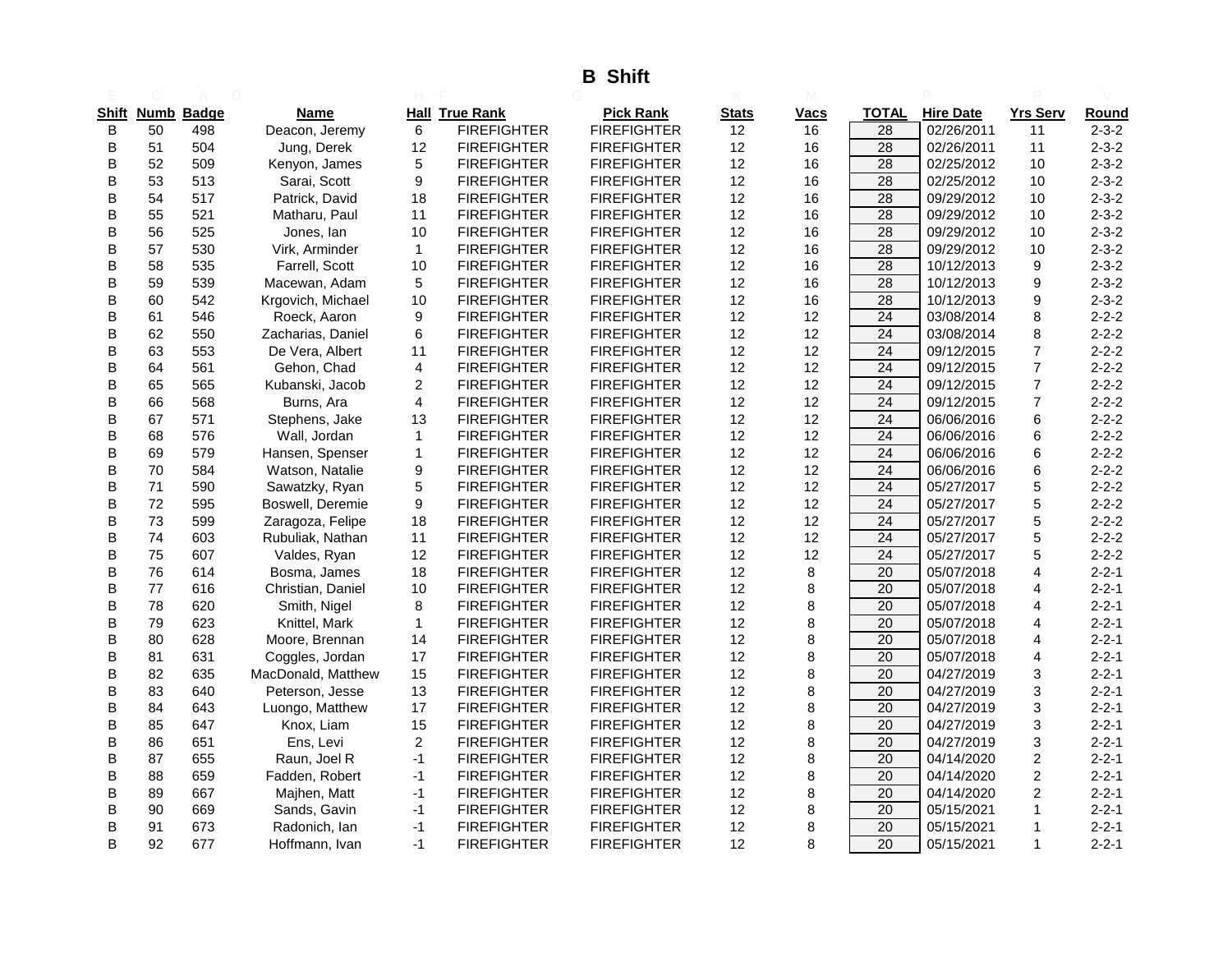**C Shift**

| Shift |                  | <b>Numb Badge</b> | <b>Name</b>       |                         | <b>Hall True Rank</b>  | <b>Pick Rank</b>       | <b>Stats</b> | <b>Vacs</b> | <b>TOTAL</b>    | <b>Hire Date</b> | <b>Yrs Serv</b> | Round       |
|-------|------------------|-------------------|-------------------|-------------------------|------------------------|------------------------|--------------|-------------|-----------------|------------------|-----------------|-------------|
| С     | 1                | 184               | Wyatt, Dave       | $\overline{1}$          | <b>BATTALION CHIEF</b> | <b>BATTALION CHIEF</b> | 12           | 28          | 40              | 05/04/1987       | 35              | $3 - 3 - 4$ |
| С     | $\boldsymbol{2}$ | 197               | Zinger, Kevin J.  | 17                      | <b>CAPTAIN</b>         | <b>BATTALION CHIEF</b> | 12           | 28          | 40              | 09/05/1988       | 34              | $3 - 3 - 4$ |
| С     | 3                | 226               | Dyck, Tony        | 15                      | <b>CAPTAIN</b>         | <b>CAPTAIN</b>         | 12           | 28          | 40              | 09/10/1990       | 32              | $3 - 3 - 4$ |
| С     | 4                | 249               | Tewson, Bob       | $\mathbf{1}$            | <b>CAPTAIN</b>         | <b>BATTALION CHIEF</b> | 5            | 11          | 16              | 09/23/1991       | 31              | $3 - 1 - 0$ |
| С     | 5                | 263               | Watts, Nick       | 12                      | <b>CAPTAIN</b>         | <b>CAPTAIN</b>         | 12           | 28          | 40              | 09/14/1992       | 30              | $3 - 3 - 4$ |
| С     | 6                | 281               | Murphy, Rob       | 11                      | <b>CAPTAIN</b>         | <b>CAPTAIN</b>         | 12           | 28          | 40              | 07/05/1993       | 29              | $3 - 3 - 4$ |
| С     | 7                | 290               | Langman, Ron      | 8                       | <b>CAPTAIN</b>         | <b>CAPTAIN</b>         | $\mathbf{1}$ | 3           | $\overline{4}$  | 04/10/1995       | 27              | $1 - 0 - 0$ |
| С     | 8                | 293               | Miller, Evan      | 5                       | <b>CAPTAIN</b>         | <b>CAPTAIN</b>         | 5            | 11          | 16              | 04/10/1995       | 27              | $3 - 1 - 0$ |
| С     | 9                | 295               | Wallace, Mike     | 18                      | <b>CAPTAIN</b>         | <b>CAPTAIN</b>         | 12           | 28          | 40              | 04/10/1995       | 27              | $3 - 3 - 4$ |
| С     | 10               | 299               | Snyder, Colin     | 6                       | <b>CAPTAIN</b>         | <b>CAPTAIN</b>         | 12           | 28          | 40              | 04/10/1995       | 27              | $3 - 3 - 4$ |
| С     | 11               | 303               | Seter, Mark       | 9                       | <b>CAPTAIN</b>         | <b>CAPTAIN</b>         | 12           | 28          | 40              | 04/10/1995       | 27              | $3 - 3 - 4$ |
| С     | 12               | 309               | Ristau, Kevin     | 10                      | <b>CAPTAIN</b>         | CAPTAIN                | 12           | 28          | 40              | 05/30/1996       | 26              | $3 - 3 - 4$ |
| С     | 13               | 319               | Schmor, Carl      | $\overline{c}$          | <b>CAPTAIN</b>         | <b>CAPTAIN</b>         | 12           | 28          | 40              | 07/23/1996       | 26              | $3 - 3 - 4$ |
| С     | 14               | 325               | Rimek, Brad       | 13                      | <b>CAPTAIN</b>         | <b>CAPTAIN</b>         | 12           | 28          | 40              | 11/19/1996       | 26              | $3 - 3 - 4$ |
| С     | 15               | 330               | Bertoia, Dan      | 4                       | <b>CAPTAIN</b>         | <b>CAPTAIN</b>         | 12           | 28          | 40              | 02/26/1997       | 25              | $3 - 3 - 4$ |
| С     | 16               | 333               | Unsworth, James   | 14                      | <b>CAPTAIN</b>         | <b>CAPTAIN</b>         | 12           | 28          | 40              | 02/26/1997       | 25              | $3 - 3 - 4$ |
| С     | 17               | 335               | Lalli, Sarbjit    | 10                      | <b>CAPTAIN</b>         | <b>CAPTAIN</b>         | 12           | 28          | 40              | 02/26/1997       | 25              | $3 - 3 - 4$ |
| С     | 18               | 349               | Warren, Tracy     | 4                       | <b>CAPTAIN</b>         | <b>CAPTAIN</b>         | 12           | 24          | 36              | 01/20/1999       | 23              | $3 - 3 - 3$ |
| С     | 19               | 353               | Bogen, Jan        | $\mathbf{1}$            | <b>CAPTAIN</b>         | <b>CAPTAIN</b>         | 12           | 24          | 36              | 01/20/1999       | 23              | $3 - 3 - 3$ |
| С     | 20               | 358               | Pervan, Ward      | $\overline{c}$          | <b>CAPTAIN</b>         | <b>CAPTAIN</b>         | 12           | 24          | 36              | 05/27/1999       | 23              | $3 - 3 - 3$ |
| С     | 21               | 365               | Dykes, Tammy      | 6                       | <b>CAPTAIN</b>         | <b>CAPTAIN</b>         | 12           | 24          | 36              | 07/02/2000       | 22              | $3 - 3 - 3$ |
| С     | 22               | 368               | Betts, Mark       | 2                       | <b>CAPTAIN</b>         | <b>CAPTAIN</b>         | 12           | 24          | 36              | 07/17/2000       | 22              | $3 - 3 - 3$ |
| С     | 23               | 376               | Eddy, Brent       | 4                       | <b>CAPTAIN</b>         | <b>CAPTAIN</b>         | 12           | 24          | 36              | 04/02/2001       | 21              | $3 - 3 - 3$ |
| С     | 24               | 382               | Low, Doug         | 1                       | <b>FIREFIGHTER</b>     | <b>OFFICER</b>         | 12           | 24          | 36              | 04/02/2001       | 21              | $3 - 3 - 3$ |
| С     | 25               | 387               | Hungar, Schaelen  | 17                      | <b>FIREFIGHTER</b>     | <b>OFFICER</b>         | 12           | 24          | 36              | 01/07/2002       | 20              | $3 - 3 - 3$ |
| С     | 26               | 393               | Price, Chris      | 6                       | <b>FIREFIGHTER</b>     | <b>OFFICER</b>         | 12           | 24          | 36              | 02/17/2003       | 19              | $3 - 3 - 3$ |
| С     | 27               | 399               | Boles, Theresa    | 8                       | <b>FIREFIGHTER</b>     | <b>OFFICER</b>         | 12           | 24          | 36              | 03/17/2003       | 19              | $3 - 3 - 3$ |
| С     | 28               | 405               | Pereira, Les      | 13                      | <b>FIREFIGHTER</b>     | <b>OFFICER</b>         | 12           | 24          | 36              | 08/11/2003       | 19              | $3 - 3 - 3$ |
| С     | 29               | 408               | Possey, Chad      | 15                      | <b>FIREFIGHTER</b>     | <b>OFFICER</b>         | 12           | 24          | 36              | 10/27/2003       | 19              | $3 - 3 - 3$ |
| С     | 30               | 411               | Simonsen, Kirk    | 2                       | <b>FIREFIGHTER</b>     | <b>OFFICER</b>         | 12           | 24          | 36              | 02/02/2004       | 18              | $3 - 3 - 3$ |
| С     | 31               | 417               | Klassen, Craig    | 4                       | <b>FIREFIGHTER</b>     | <b>OFFICER</b>         | 12           | 24          | 36              | 07/05/2004       | 18              | $3 - 3 - 3$ |
| С     | 32               | 421               | Kendall, Jeff     | 8                       | <b>FIREFIGHTER</b>     | <b>OFFICER</b>         | 12           | 24          | 36              | 07/05/2004       | 18              | $3 - 3 - 3$ |
| С     | 33               | 425               | Amos, Daniel      | 2                       | <b>FIREFIGHTER</b>     | <b>OFFICER</b>         | 12           | 20          | 32              | 01/22/2005       | 17              | $2 - 3 - 3$ |
| С     | 34               | 431               | Wiggins, Cory     | 6                       | <b>FIREFIGHTER</b>     | <b>OFFICER</b>         | 12           | 20          | 32              | 04/02/2005       | 17              | $2 - 3 - 3$ |
| С     | 35               | 436               | Hryb, Nicholas    | 15                      | <b>FIREFIGHTER</b>     | <b>OFFICER</b>         | 12           | 20          | 32              | 04/02/2005       | 17              | $2 - 3 - 3$ |
| С     | 36               | 437               | Widera, Waldemar  | 12                      | <b>FIREFIGHTER</b>     | <b>OFFICER</b>         | 12           | 20          | 32              | 10/08/2005       | 17              | $2 - 3 - 3$ |
| С     | 37               | 442               | Becker, Ed        | 17                      | <b>FIREFIGHTER</b>     | <b>FIREFIGHTER</b>     | 12           | 20          | 32              | 04/01/2006       | 16              | $2 - 3 - 3$ |
| С     | 38               | 448               | Wilson, Michael   | $\overline{\mathbf{4}}$ | <b>FIREFIGHTER</b>     | <b>FIREFIGHTER</b>     | 12           | 20          | 32              | 11/04/2006       | 16              | $2 - 3 - 3$ |
| C     | 39               | 453               | Sukenick, Freedom | 2                       | <b>FIREFIGHTER</b>     | <b>FIREFIGHTER</b>     | 12           | 20          | $\overline{32}$ | 07/14/2007       | 15              | $2 - 3 - 3$ |
| С     | 40               | 460               | Sutherland, Derek | $\mathbf{1}$            | <b>FIREFIGHTER</b>     | <b>FIREFIGHTER</b>     | 12           | $20\,$      | 32              | 09/29/2007       | 15              | $2 - 3 - 3$ |
| С     | 41               | 464               | Simpson, Josh     | 4                       | <b>FIREFIGHTER</b>     | <b>FIREFIGHTER</b>     | 12           | $20\,$      | 32              | 09/29/2007       | 15              | $2 - 3 - 3$ |
| С     | 42               | 465               | Bertoia, Mark     | 18                      | <b>FIREFIGHTER</b>     | <b>FIREFIGHTER</b>     | 12           | $20\,$      | 32              | 09/29/2007       | 15              | $2 - 3 - 3$ |
| С     | 43               | 470               | Hasebe, Chad      | 14                      | <b>FIREFIGHTER</b>     | <b>FIREFIGHTER</b>     | 12           | $20\,$      | 32              | 10/04/2008       | 14              | $2 - 3 - 3$ |
| С     | 44               | 475               | Hebden, Paul      | 17                      | <b>FIREFIGHTER</b>     | <b>FIREFIGHTER</b>     | 12           | $20\,$      | 32              | 02/07/2009       | 13              | $2 - 3 - 3$ |
| С     | 45               | 480               | Muller, Keith     | 4                       | <b>FIREFIGHTER</b>     | <b>FIREFIGHTER</b>     | 12           | 16          | 28              | 07/03/2010       | 12              | $2 - 3 - 2$ |
| С     | 46               | 484               | Ducharme, Richard | 6                       | <b>FIREFIGHTER</b>     | <b>FIREFIGHTER</b>     | 12           | 16          | 28              | 07/03/2010       | 12              | $2 - 3 - 2$ |
| С     | 47               | 487               | Myring, Nicholas  | 13                      | <b>FIREFIGHTER</b>     | <b>FIREFIGHTER</b>     | 12           | 16          | 28              | 07/03/2010       | 12              | $2 - 3 - 2$ |
| С     | 48               | 492               | Haglund, Sterling | 11                      | <b>FIREFIGHTER</b>     | <b>FIREFIGHTER</b>     | 12           | 16          | 28              | 02/26/2011       | 11              | $2 - 3 - 2$ |
| С     | 49               | 496               | Percival, Peter   | 10                      | <b>FIREFIGHTER</b>     | <b>FIREFIGHTER</b>     | 12           | 16          | 28              | 02/26/2011       | 11              | $2 - 3 - 2$ |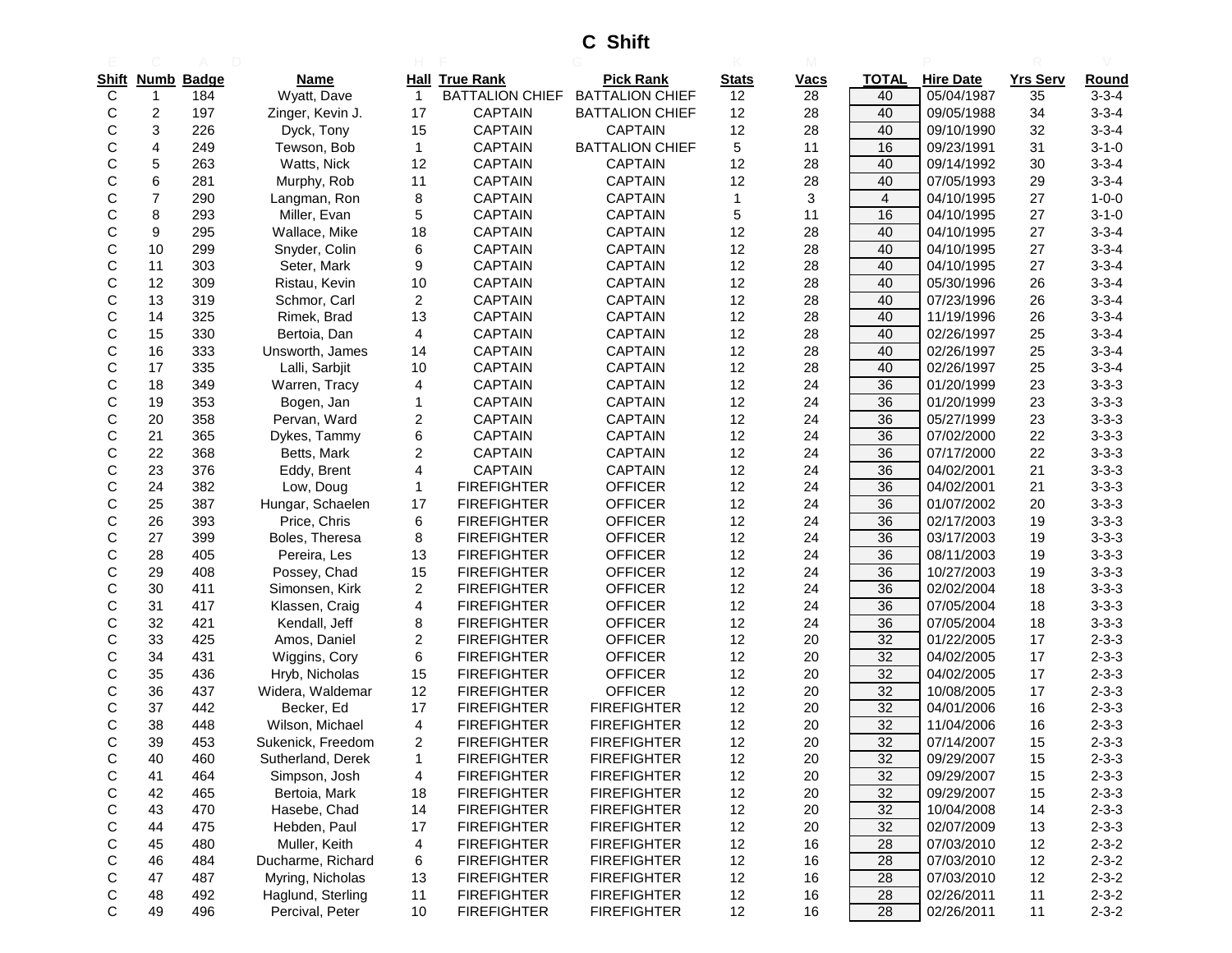# **C Shift**

|              |    | Shift Numb Badge | <b>Name</b>              |                | <b>Hall True Rank</b> | <b>Pick Rank</b>   | <b>Stats</b> | Vacs | TOTAL           | <b>Hire Date</b> | <b>Yrs Serv</b>  | Round       |
|--------------|----|------------------|--------------------------|----------------|-----------------------|--------------------|--------------|------|-----------------|------------------|------------------|-------------|
| C            | 50 | 500              | Callard, Jeff            | 5              | <b>FIREFIGHTER</b>    | <b>FIREFIGHTER</b> | 12           | 16   | 28              | 02/26/2011       | 11               | $2 - 3 - 2$ |
| C            | 51 | 503              | Van Rooyen, Dylan        | 14             | <b>FIREFIGHTER</b>    | <b>FIREFIGHTER</b> | 12           | 16   | 28              | 02/26/2011       | 11               | $2 - 3 - 2$ |
| C            | 52 | 510              | Codron, Matthew          | 18             | <b>FIREFIGHTER</b>    | <b>FIREFIGHTER</b> | 12           | 16   | 28              | 02/25/2012       | 10               | $2 - 3 - 2$ |
| С            | 53 | 514              | Sloan, Stephen           | 11             | <b>FIREFIGHTER</b>    | <b>FIREFIGHTER</b> | 12           | 16   | $\overline{28}$ | 02/25/2012       | 10               | $2 - 3 - 2$ |
| C            | 54 | 518              | Johnston, Matthew        | 18             | <b>FIREFIGHTER</b>    | <b>FIREFIGHTER</b> | 12           | 16   | 28              | 09/29/2012       | 10               | $2 - 3 - 2$ |
| С            | 55 | 523              | Ellard, Quinn            | 10             | <b>FIREFIGHTER</b>    | <b>FIREFIGHTER</b> | 12           | 16   | $\overline{28}$ | 09/29/2012       | 10               | $2 - 3 - 2$ |
| C            | 56 | 526              | Morrison, Angus          | 12             | <b>FIREFIGHTER</b>    | <b>FIREFIGHTER</b> | 12           | 16   | 28              | 09/29/2012       | 10               | $2 - 3 - 2$ |
| C            | 57 | 531              | Beattie, Josh            | 11             | <b>FIREFIGHTER</b>    | <b>FIREFIGHTER</b> | 12           | 16   | 28              | 09/29/2012       | 10               | $2 - 3 - 2$ |
| C            | 58 | 533              | Miller, Owen             | 14             | <b>FIREFIGHTER</b>    | <b>FIREFIGHTER</b> | 12           | 16   | 28              | 10/12/2013       | 9                | $2 - 3 - 2$ |
| С            | 59 | 536              | Alexis, Joseph           | 10             | <b>FIREFIGHTER</b>    | <b>FIREFIGHTER</b> | 12           | 16   | 28              | 10/12/2013       | 9                | $2 - 3 - 2$ |
| C            | 60 | 543              | Toxopeus, Brian          | 10             | <b>FIREFIGHTER</b>    | <b>FIREFIGHTER</b> | 12           | 12   | 24              | 03/08/2014       | 8                | $2 - 2 - 2$ |
| C            | 61 | 548              | Thiessen, Scott          | 15             | <b>FIREFIGHTER</b>    | <b>FIREFIGHTER</b> | 12           | 12   | 24              | 03/08/2014       | 8                | $2 - 2 - 2$ |
| C            | 62 | 552              | Jackson, Tyler           | $\mathbf{1}$   | <b>FIREFIGHTER</b>    | <b>FIREFIGHTER</b> | 12           | 12   | 24              | 09/12/2015       | $\overline{7}$   | $2 - 2 - 2$ |
| С            | 63 | 554              | Thody, Derek             | 9              | <b>FIREFIGHTER</b>    | <b>FIREFIGHTER</b> | 12           | 12   | 24              | 09/12/2015       | $\overline{7}$   | $2 - 2 - 2$ |
| C            | 64 | 558              | Scott, Guthrie           | 8              | <b>FIREFIGHTER</b>    | <b>FIREFIGHTER</b> | 12           | 12   | 24              | 09/12/2015       | $\boldsymbol{7}$ | $2 - 2 - 2$ |
| С            | 65 | 563              | Cumiford, Alan           | 6              | <b>FIREFIGHTER</b>    | <b>FIREFIGHTER</b> | 12           | 12   | 24              | 09/12/2015       | $\overline{7}$   | $2 - 2 - 2$ |
| C            | 66 | 567              | Bird, Josh               | 15             | <b>FIREFIGHTER</b>    | <b>FIREFIGHTER</b> | 12           | 12   | 24              | 09/12/2015       | $\overline{7}$   | $2 - 2 - 2$ |
| C            | 67 | 573              | Labrecque, Ben           | 5              | <b>FIREFIGHTER</b>    | <b>FIREFIGHTER</b> | 12           | 12   | 24              | 06/06/2016       | 6                | $2 - 2 - 2$ |
| С            | 68 | 578              | Neufeld, Joel            | 5              | <b>FIREFIGHTER</b>    | <b>FIREFIGHTER</b> | 12           | 12   | $\overline{24}$ | 06/06/2016       | 6                | $2 - 2 - 2$ |
| $\mathsf{C}$ | 69 | 580              | Olson, Benn              | 5              | <b>FIREFIGHTER</b>    | <b>FIREFIGHTER</b> | 12           | 12   | 24              | 06/06/2016       | 6                | $2 - 2 - 2$ |
| C            | 70 | 585              | Woronuik, Jacob          | 9              | <b>FIREFIGHTER</b>    | <b>FIREFIGHTER</b> | 12           | 12   | $\overline{24}$ | 06/06/2016       | 6                | $2 - 2 - 2$ |
| $\mathsf{C}$ | 71 | 589              | Placek, Andrew           | $\mathbf 1$    | <b>FIREFIGHTER</b>    | <b>FIREFIGHTER</b> | 12           | 12   | $\overline{24}$ | 05/27/2017       | 5                | $2 - 2 - 2$ |
| C            | 72 | 592              | Smart, Katie             | 12             | <b>FIREFIGHTER</b>    | <b>FIREFIGHTER</b> | 12           | 12   | 24              | 05/27/2017       | 5                | $2 - 2 - 2$ |
| C            | 73 | 596              | <b>Billings, Garrett</b> | 13             | <b>FIREFIGHTER</b>    | <b>FIREFIGHTER</b> | 12           | 12   | 24              | 05/27/2017       | 5                | $2 - 2 - 2$ |
| C            | 74 | 604              | Philp, Colin             | 11             | <b>FIREFIGHTER</b>    | <b>FIREFIGHTER</b> | 12           | 12   | 24              | 05/27/2017       | 5                | $2 - 2 - 2$ |
| $\mathsf{C}$ | 75 | 610              | Jones, Matt              | 8              | <b>FIREFIGHTER</b>    | <b>FIREFIGHTER</b> | 12           | 8    | 20              | 05/07/2018       | $\overline{4}$   | $2 - 2 - 1$ |
| C            | 76 | 613              | Charron, Blair           | 10             | <b>FIREFIGHTER</b>    | <b>FIREFIGHTER</b> | 12           | 8    | 20              | 05/07/2018       | $\overline{4}$   | $2 - 2 - 1$ |
| C            | 77 | 617              | Ayson-Banico, Marc       | 9              | <b>FIREFIGHTER</b>    | <b>FIREFIGHTER</b> | 12           | 8    | 20              | 05/07/2018       | $\overline{4}$   | $2 - 2 - 1$ |
| С            | 78 | 622              | Chu, Jeff                | 18             | <b>FIREFIGHTER</b>    | <b>FIREFIGHTER</b> | 12           | 8    | 20              | 05/07/2018       | $\overline{4}$   | $2 - 2 - 1$ |
| C            | 79 | 625              | Mercier, Eric            | 13             | <b>FIREFIGHTER</b>    | <b>FIREFIGHTER</b> | 12           | 8    | 20              | 05/07/2018       | $\overline{4}$   | $2 - 2 - 1$ |
| C            | 80 | 630              | Juulsen, Tyler           | $\mathbf{1}$   | <b>FIREFIGHTER</b>    | <b>FIREFIGHTER</b> | 12           | 8    | 20              | 05/07/2018       | 4                | $2 - 2 - 1$ |
| C            | 81 | 633              | Layfield, Ryan           | 4              | <b>FIREFIGHTER</b>    | <b>FIREFIGHTER</b> | 12           | 8    | 20              | 04/27/2019       | 3                | $2 - 2 - 1$ |
| C            | 82 | 636              | Jessome, Shane           | 17             | <b>FIREFIGHTER</b>    | <b>FIREFIGHTER</b> | 12           | 8    | 20              | 04/27/2019       | 3                | $2 - 2 - 1$ |
| C            | 83 | 639              | Mohamoud, Ahmed          | $\overline{2}$ | <b>FIREFIGHTER</b>    | <b>FIREFIGHTER</b> | 12           | 16   | 28              | 06/05/2013       | 9                | $2 - 3 - 2$ |
| C            | 84 | 644              | Watkins, Jonathan        | 9              | <b>FIREFIGHTER</b>    | <b>FIREFIGHTER</b> | 12           | 8    | 20              | 04/27/2019       | 3                | $2 - 2 - 1$ |
| $\mathsf{C}$ | 85 | 648              | Berg, Ryan               | $\overline{c}$ | <b>FIREFIGHTER</b>    | <b>FIREFIGHTER</b> | 12           | 8    | 20              | 04/27/2019       | 3                | $2 - 2 - 1$ |
| С            | 86 | 652              | Humhej, Trevor           | 6              | <b>FIREFIGHTER</b>    | <b>FIREFIGHTER</b> | 12           | 8    | 20              | 04/27/2019       | 3                | $2 - 2 - 1$ |
| C            | 87 | 656              | Champagne, Joel          | $-1$           | <b>FIREFIGHTER</b>    | <b>FIREFIGHTER</b> | 12           | 8    | 20              | 04/14/2020       | $\overline{c}$   | $2 - 2 - 1$ |
| С            | 88 | 660              | Folkerts, Keith          | $-1$           | <b>FIREFIGHTER</b>    | <b>FIREFIGHTER</b> | 12           | 8    | 20              | 04/14/2020       | $\overline{c}$   | $2 - 2 - 1$ |
| C            | 89 | 666              | Northway, Derek          | $-1$           | <b>FIREFIGHTER</b>    | <b>FIREFIGHTER</b> | 12           | 8    | 20              | 04/14/2020       | 2                | $2 - 2 - 1$ |
| C            | 90 | 670              | Montgomery, Devon        | $-1$           | <b>FIREFIGHTER</b>    | <b>FIREFIGHTER</b> | 12           | 8    | 20              | 05/15/2021       | $\mathbf{1}$     | $2 - 2 - 1$ |
| C            | 91 | 674              | Jacklin, Nickolas        | $-1$           | <b>FIREFIGHTER</b>    | <b>FIREFIGHTER</b> | 12           | 8    | 20              | 05/15/2021       | 1                | $2 - 2 - 1$ |
| C            | 92 | 678              | Campbell, Adam           | -1             | <b>FIREFIGHTER</b>    | <b>FIREFIGHTER</b> | 12           | 8    | 20              | 05/15/2021       | 1                | $2 - 2 - 1$ |
| C            | 93 | 682              | Gladwell, William        | $-1$           | <b>FIREFIGHTER</b>    | <b>FIREFIGHTER</b> | 12           | 8    | 20              | 05/15/2021       | 1                | $2 - 2 - 1$ |
| C            | 94 | 683              | Weltzin, Trevor          | $-1$           | <b>FIREFIGHTER</b>    | <b>FIREFIGHTER</b> | 12           | 8    | 20              | 05/15/2021       | $\mathbf 1$      | $2 - 2 - 1$ |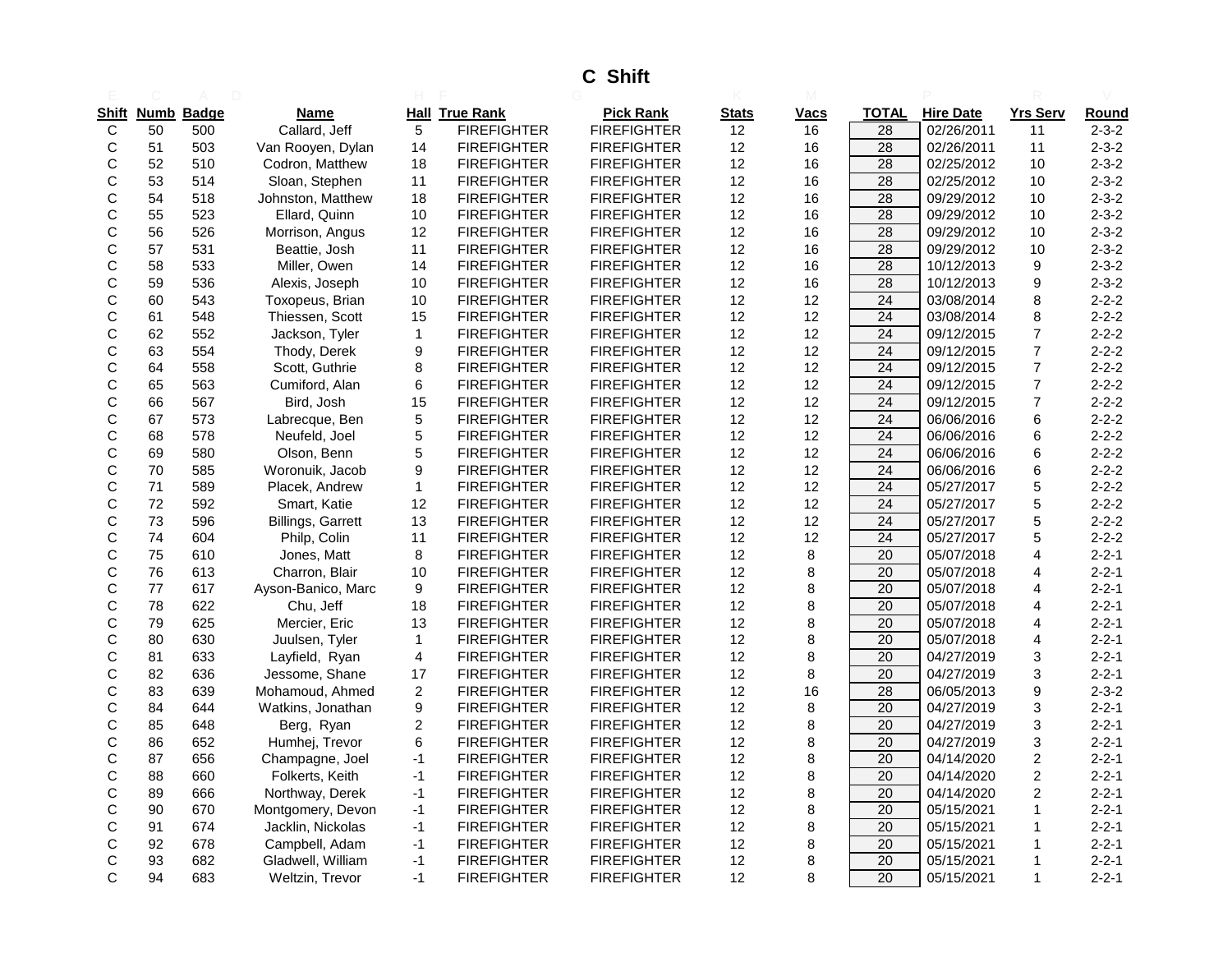**D Shift**

| Shift | Numb           | <b>Badge</b> | Name                |                | <b>Hall True Rank</b>  | <b>Pick Rank</b>       | <b>Stats</b> | <b>Vacs</b> | <b>TOTAL</b>    | <b>Hire Date</b> | <b>Yrs Serv</b> | Round       |
|-------|----------------|--------------|---------------------|----------------|------------------------|------------------------|--------------|-------------|-----------------|------------------|-----------------|-------------|
| D     | 1              | 193          | Eaton, Wes          | $\overline{1}$ | <b>BATTALION CHIEF</b> | <b>BATTALION CHIEF</b> | 6            | 18          | 24              | 06/06/1988       | 34              | $6 - 0 - 0$ |
| D     | $\overline{c}$ | 195          | Ens, Carl           | 17             | <b>CAPTAIN</b>         | <b>BATTALION CHIEF</b> | 12           | 28          | 40              | 06/06/1988       | 34              | $3 - 3 - 4$ |
| D     | 3              | 203          | Kirsebom, Jan       | 12             | <b>CAPTAIN</b>         | <b>CAPTAIN</b>         | 12           | 28          | 40              | 05/01/1989       | 33              | $3 - 3 - 4$ |
| D     | 4              | 228          | Michielin, Dino     | $\mathbf{1}$   | <b>CAPTAIN</b>         | <b>BATTALION CHIEF</b> | 12           | 28          | 40              | 09/10/1990       | 32              | $3 - 3 - 4$ |
| D     | 5              | 266          | Dhillon, Rash       | 5              | <b>CAPTAIN</b>         | <b>CAPTAIN</b>         | 1            | 3           | $\overline{4}$  | 09/14/1992       | 30              | $1 - 0 - 0$ |
| D     | 6              | 279          | Pencer, Glenn       | 8              | <b>CAPTAIN</b>         | <b>CAPTAIN</b>         | 12           | 28          | 40              | 07/05/1993       | 29              | $3 - 3 - 4$ |
| D     | $\overline{7}$ | 288          | Sloan, Richard      | 14             | <b>CAPTAIN</b>         | CAPTAIN                | 12           | 28          | 40              | 04/10/1995       | 27              | $3 - 3 - 4$ |
| D     | 8              | 294          | Pinchin, Jay        | 18             | <b>CAPTAIN</b>         | <b>CAPTAIN</b>         | 12           | 28          | 40              | 04/10/1995       | 27              | $3 - 3 - 4$ |
| D     | 9              | 297          | Kehler, Dan         | 15             | <b>CAPTAIN</b>         | <b>CAPTAIN</b>         | 12           | 28          | 40              | 04/10/1995       | 27              | $3 - 3 - 4$ |
| D     | 10             | 302          | Marriott, Brent     | $\overline{2}$ | <b>CAPTAIN</b>         | <b>CAPTAIN</b>         | 12           | 28          | 40              | 04/10/1995       | 27              | $3 - 3 - 4$ |
| D     | 11             | 306          | Fisher, Vic         | 10             | <b>CAPTAIN</b>         | <b>CAPTAIN</b>         | 12           | 28          | 40              | 03/25/1996       | 26              | $3 - 3 - 4$ |
| D     | 12             | 308          | Nielsen, Mark       | 9              | <b>CAPTAIN</b>         | <b>CAPTAIN</b>         | 12           | 28          | 40              | 05/27/1996       | 26              | $3 - 3 - 4$ |
| D     | 13             | 317          | Macneil, Ryan       | 6              | <b>CAPTAIN</b>         | CAPTAIN                | 12           | 28          | 40              | 07/23/1996       | 26              | $3 - 3 - 4$ |
| D     | 14             | 324          | Berg-Iverson, Keith | 13             | <b>CAPTAIN</b>         | <b>CAPTAIN</b>         | 12           | 28          | 40              | 11/19/1996       | 26              | $3 - 3 - 4$ |
| D     | 15             | 327          | Majhen, Mark        | 11             | <b>CAPTAIN</b>         | <b>CAPTAIN</b>         | 12           | 28          | 40              | 02/26/1997       | 25              | $3 - 3 - 4$ |
| D     | 16             | 334          | Macgillivray, Bill  | 4              | <b>CAPTAIN</b>         | <b>CAPTAIN</b>         | 12           | 28          | 40              | 02/26/1997       | 25              | $3 - 3 - 4$ |
| D     | 17             | 338          | Westman, Warren     | 4              | <b>CAPTAIN</b>         | <b>CAPTAIN</b>         | 12           | 28          | 40              | 06/02/1997       | 25              | $3 - 3 - 4$ |
| D     | 18             | 343          | Woronuik, Brian     | 6              | <b>CAPTAIN</b>         | CAPTAIN                | 12           | 24          | 36              | 05/06/1998       | 24              | $3 - 3 - 3$ |
| D     | 19             | 354          | Marcuk, Devon       | 1              | <b>CAPTAIN</b>         | <b>CAPTAIN</b>         | 12           | 24          | 36              | 01/20/1999       | 23              | $3 - 3 - 3$ |
| D     | 20             | 361          | Mcnabb, Barry       | 2              | <b>CAPTAIN</b>         | <b>CAPTAIN</b>         | 12           | 24          | 36              | 05/15/2000       | 22              | $9 - 0 - 0$ |
| D     | 21             | 364          | Cyr, Brian          | 10             | <b>CAPTAIN</b>         | <b>CAPTAIN</b>         | 12           | 24          | 36              | 05/15/2000       | 22              | $3 - 3 - 3$ |
| D     | 22             | 367          | Vadik, David        | 2              | <b>CAPTAIN</b>         | <b>CAPTAIN</b>         | 12           | 24          | 36              | 07/17/2000       | 22              | $3 - 3 - 3$ |
| D     | 23             | 370          | Redmond, John       | 4              | <b>CAPTAIN</b>         | <b>CAPTAIN</b>         | 12           | 24          | 36              | 07/17/2000       | 22              | $3 - 3 - 3$ |
| D     | 24             | 381          | Dighton, Graham     | 9              | <b>FIREFIGHTER</b>     | <b>OFFICER</b>         | 12           | 24          | 36              | 04/02/2001       | 21              | $3 - 3 - 3$ |
| D     | 25             | 388          | Arbo, Erik          | 8              | <b>FIREFIGHTER</b>     | <b>OFFICER</b>         | 12           | 24          | 36              | 01/07/2002       | 20              | $3 - 3 - 3$ |
| D     | 26             | 392          | Schmidt, Michael    | 2              | <b>FIREFIGHTER</b>     | <b>OFFICER</b>         | 12           | 24          | 36              | 02/17/2003       | 19              | $3 - 3 - 3$ |
| D     | 27             | 397          | Boreson, Rob        | 6              | <b>FIREFIGHTER</b>     | <b>OFFICER</b>         | 12           | 24          | 36              | 03/17/2003       | 19              | $3 - 3 - 3$ |
| D     | 28             | 401          | Corrin, Keith       | 4              | <b>FIREFIGHTER</b>     | <b>OFFICER</b>         | 12           | 24          | 36              | 03/17/2003       | 19              | $3 - 3 - 3$ |
| D     | 29             | 410          | Gardiner, Norman    | 15             | <b>FIREFIGHTER</b>     | <b>OFFICER</b>         | 12           | 24          | 36              | 02/02/2004       | 18              | $3 - 3 - 3$ |
| D     | 30             | 413          | Mcintyre, Ryan      | 4              | <b>FIREFIGHTER</b>     | <b>OFFICER</b>         | 12           | 24          | 36              | 02/02/2004       | 18              | $3 - 3 - 3$ |
| D     | 31             | 419          | Van Dyk, Victor     | 2              | <b>FIREFIGHTER</b>     | <b>OFFICER</b>         | 12           | 24          | 36              | 07/05/2004       | 18              | $3 - 3 - 3$ |
| D     | 32             | 422          | Sheeley, Patrick    | $\mathbf{1}$   | <b>FIREFIGHTER</b>     | <b>OFFICER</b>         | 12           | 24          | 36              | 10/07/2004       | 18              | $3 - 3 - 3$ |
| D     | 33             | 427          | Boles, Brian        | 2              | <b>FIREFIGHTER</b>     | <b>OFFICER</b>         | 12           | 20          | 32              | 01/22/2005       | 17              | $2 - 3 - 3$ |
| D     | 34             | 432          | Bodnark, Richard    | 6              | <b>FIREFIGHTER</b>     | <b>OFFICER</b>         | 12           | 20          | 32              | 04/02/2005       | 17              | $2 - 3 - 3$ |
| D     | 35             | 434          | Fiddler, Michael    | 10             | <b>FIREFIGHTER</b>     | <b>OFFICER</b>         | 12           | 20          | 32              | 04/02/2005       | 17              | $2 - 3 - 3$ |
| D     | 36             | 439          | Poettcker, Alan     | 4              | <b>FIREFIGHTER</b>     | <b>FIREFIGHTER</b>     | 12           | 20          | 32              | 02/11/2006       | 16              | $2 - 3 - 3$ |
| D     | 37             | 443          | Hayes, Niles        | 13             | <b>FIREFIGHTER</b>     | <b>FIREFIGHTER</b>     | 12           | 20          | 32              | 07/15/2006       | 16              | $2 - 3 - 3$ |
| D     | 38             | 450          | Dykeman, Tim        | 13             | <b>FIREFIGHTER</b>     | <b>FIREFIGHTER</b>     | 12           | 20          | 32              | 01/06/2007       | 15              | $2 - 3 - 3$ |
| D     | 39             | 455          | Klassen. Curtis     | 8              | <b>FIREFIGHTER</b>     | <b>FIREFIGHTER</b>     | 12           | 20          | 32              | 07/14/2007       | 15              | $2 - 3 - 3$ |
| D     | 40             | 457          | Corrin, Matthew     | 14             | <b>FIREFIGHTER</b>     | <b>FIREFIGHTER</b>     | 12           | 20          | 32              | 07/14/2007       | 15              | $2 - 3 - 3$ |
| D     | 41             | 462          | Fraser, Chris       | 18             | <b>FIREFIGHTER</b>     | <b>FIREFIGHTER</b>     | 12           | $20\,$      | 32              | 09/29/2007       | 15              | $2 - 3 - 3$ |
| D     | 42             | 467          | Hawley, Shaun       | 15             | <b>FIREFIGHTER</b>     | <b>FIREFIGHTER</b>     | 12           | $20\,$      | 32              | 09/29/2007       | 15              | $2 - 3 - 3$ |
| D     | 43             | 471          | Bertoia, Farah      | 4              | <b>FIREFIGHTER</b>     | <b>FIREFIGHTER</b>     | 12           | $20\,$      | 32              | 10/04/2008       | 14              | $2 - 3 - 3$ |
| D     | 44             | 474          | Foley, Duane        | 13             | <b>FIREFIGHTER</b>     | <b>FIREFIGHTER</b>     | 12           | $20\,$      | 32              | 02/07/2009       | 13              | $2 - 3 - 3$ |
| D     | 45             | 479          | Perka, Daniel       | 17             | <b>FIREFIGHTER</b>     | <b>FIREFIGHTER</b>     | 12           | 20          | 32              | 02/07/2009       | 13              | $2 - 3 - 3$ |
| D     | 46             | 483          | Iverson, Kalum      | 6              | <b>FIREFIGHTER</b>     | <b>FIREFIGHTER</b>     | 12           | 16          | $\overline{28}$ | 07/03/2010       | 12              | $2 - 3 - 2$ |
| D     | 47             | 489          | Corrin, Graham      | 12             | <b>FIREFIGHTER</b>     | <b>FIREFIGHTER</b>     | 12           | 16          | 28              | 07/03/2010       | 12              | $2 - 3 - 2$ |
| D     | 48             | 490          | Neufeld, Adrian     | 17             | <b>FIREFIGHTER</b>     | <b>FIREFIGHTER</b>     | 12           | 16          | 28              | 07/03/2010       | 12              | $2 - 3 - 2$ |
| D     | 49             | 494          | Stewart, Chris      | 5              | <b>FIREFIGHTER</b>     | <b>FIREFIGHTER</b>     | 12           | 16          | 28              | 02/26/2011       | 11              | $2 - 3 - 2$ |